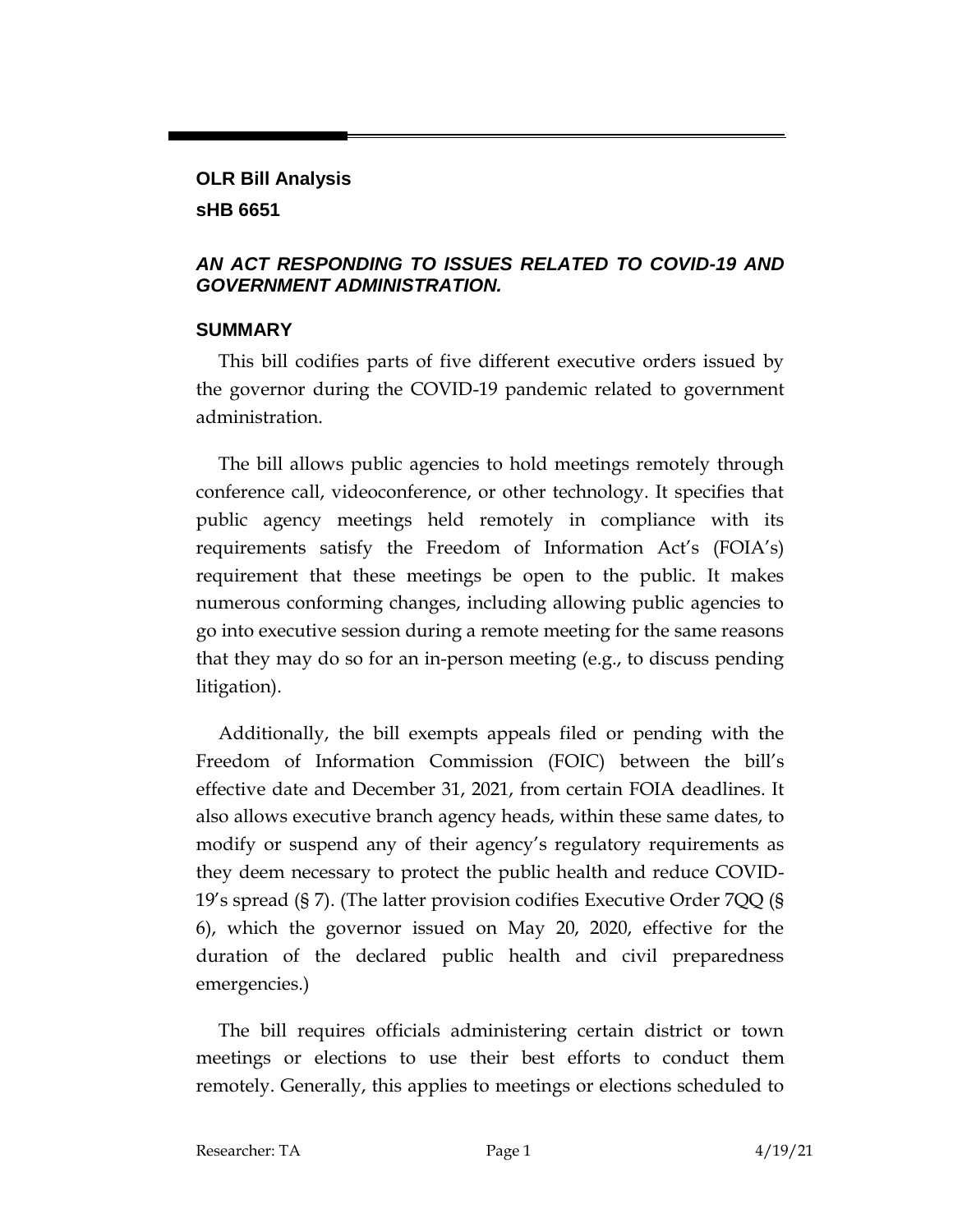occur from July 1, 2021, through December 30, 2021, to appoint officials to local or regional offices and boards.

The bill also allows notaries public and Superior Court commissioners (collectively, "notaries") to perform notarial acts electronically until December 31, 2021. It requires notaries who do so to (1) use an electronic device or process that allows a notary and a remotely located individual to communicate with each other simultaneously by sight and sound and (2) comply with specified requirements.

Lastly, the bill makes technical changes.

EFFECTIVE DATE: Upon passage

# **§§ 1-5 — REMOTELY HELD MEETINGS**

Under current law, FOIA's definition of "meeting" includes those held by electronic equipment, but it does not explicitly authorize, or establish procedures for, telephone or other remotely held meetings (see BACKGROUND).

The bill explicitly allows remotely held meetings under FOIA, subject to specified conditions. (In doing so, it codifies Executive Order 7B (§ 1), which the governor issued on March 14, 2020, effective for the duration of the declared public health and civil preparedness emergencies.)

The conditions are as follows:

- 1. The public must be able to view or listen to the meeting (other than executive sessions) in real-time through telephone, video, or other technology.
- 2. With the exception of an executive session, the meeting must be recorded or transcribed, with the recording or transcript posted on the agency's website within seven days after the meeting and made available in the agency's office within a reasonable period of time. (The bill does not specify a deadline for making the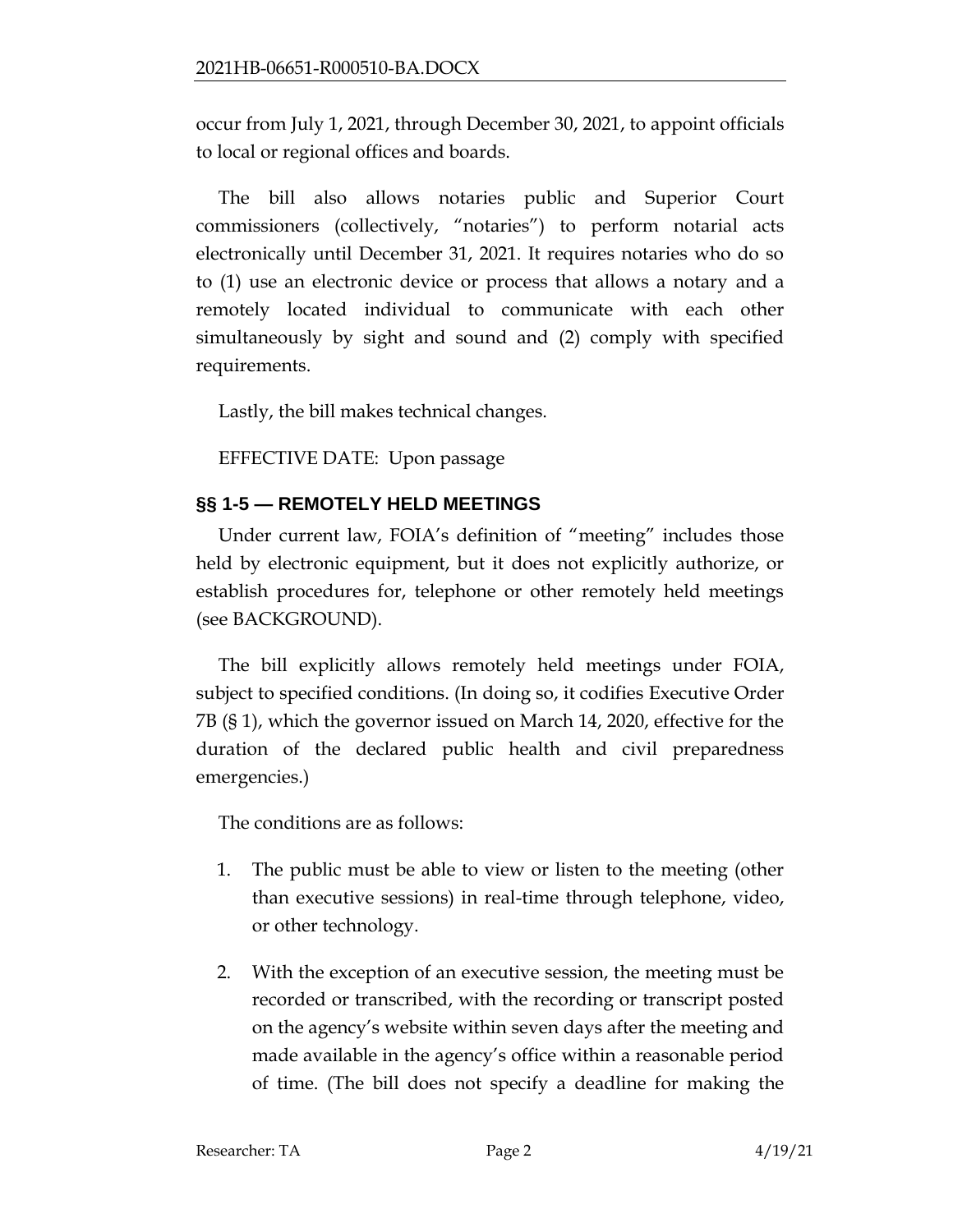recording or transcript available in the office.)

- 3. The meeting notice and agenda must be posted on the agency's website and include information about how the public can access the meeting and what technology it will use.
- 4. Materials relevant to the agenda must be (a) submitted to the agency at least 24 hours before the meeting and (b) posted on the agency's website for inspection before, during, and after the meeting.
- 5. Exhibits submitted by the public must, to the extent feasible, be (a) submitted to the agency at least 24 hours before the meeting and (b) posted on the agency's website for inspection before, during, and after the meeting.
- 6. Meeting participants must state their name and title (if applicable) each time before speaking.

The bill requires that agendas for remotely held meetings comply with FOIA's existing deadlines for making meeting agendas (e.g., posted at least 24 hours in advance of a regular meeting). Current law requires public agencies, other than those of political subdivisions (e.g., municipalities), to post meeting minutes on their website within seven days after the meeting. The bill subjects public agencies of political subdivisions to the online posting requirement for any remotely held meetings.

## *Notices of a Special Meeting*

The bill allows notices of a special meeting to be electronically sent to a public agency's members rather than delivered to their homes as current law requires. Current law also allows members to waive delivery of the notice by filing a written waiver with the agency's clerk or secretary. The bill allows members to submit these waivers electronically. (A special meeting is one that is held to consider business that (1) was unforeseen when scheduling regular meetings and (2) should be addressed before the next regular meeting.)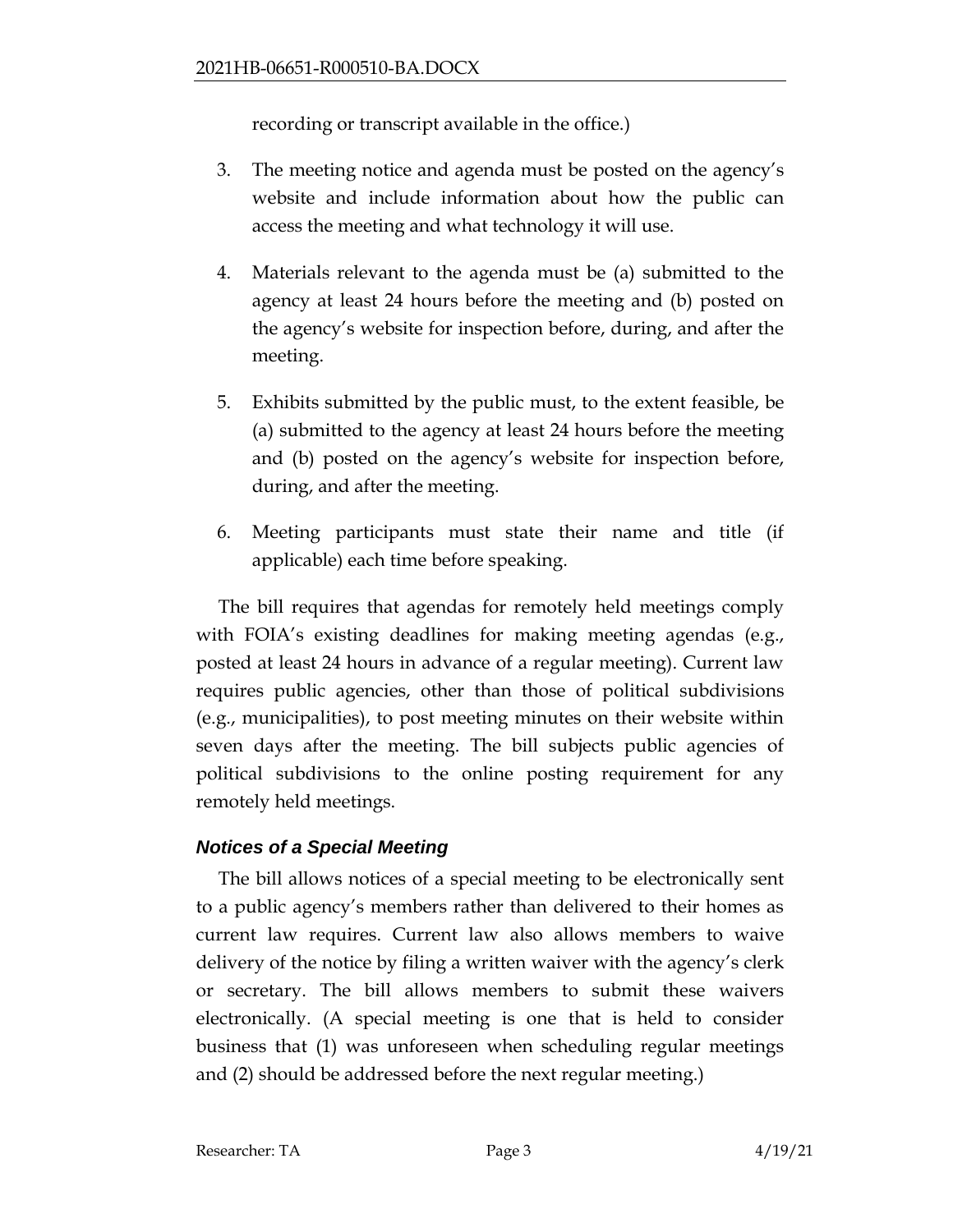#### *Notices of Adjournment*

The bill also allows public agencies, when a remote meeting is adjourned because all members are absent, to post a notice of adjournment in a conspicuous place on their websites. Current law requires that this notice be posted on or near the door of the meeting's location.

## **§ 6 — FOIC DEADLINES**

By law, a person alleging a FOIA violation generally must appeal to FOIC within 30 days after being denied a right conferred by FOIA (e.g., inspecting or copying public records or attending a public agency's meeting). FOIC must hear and decide the appeal within one year after its filing date.

The bill establishes deadline exemptions for appeals filed or pending on or after its effective date until December 31, 2021. Specifically, it exempts (1) appeals filed within this timeframe from both the filing deadline and FOIC's adjudication deadline and (2) appeals pending within this timeframe from FOIC's adjudication deadline.

(This section codifies Executive Order 7M (§ 2), which the governor issued on March 25, 2020, effective for the duration of the declared public health and civil preparedness emergencies.)

## **§ 8 — MEETINGS TO APPOINT LOCAL OR REGIONAL OFFICIALS**

The bill requires officials administering certain district or town meetings or elections to use their best efforts to conduct the meeting or election remotely and implement measures to safeguard the integrity of the process. It applies to municipalities where (1) a town meeting, annual town meeting, district meeting, or election is the authority for appointing or electing members or officials to any municipal or regional governmental office, board, agency, commission, or quasimunicipal corporation and (2) the appointments require that a district or town meeting or election be held that is scheduled to occur from July 1, 2021, through December 30, 2021.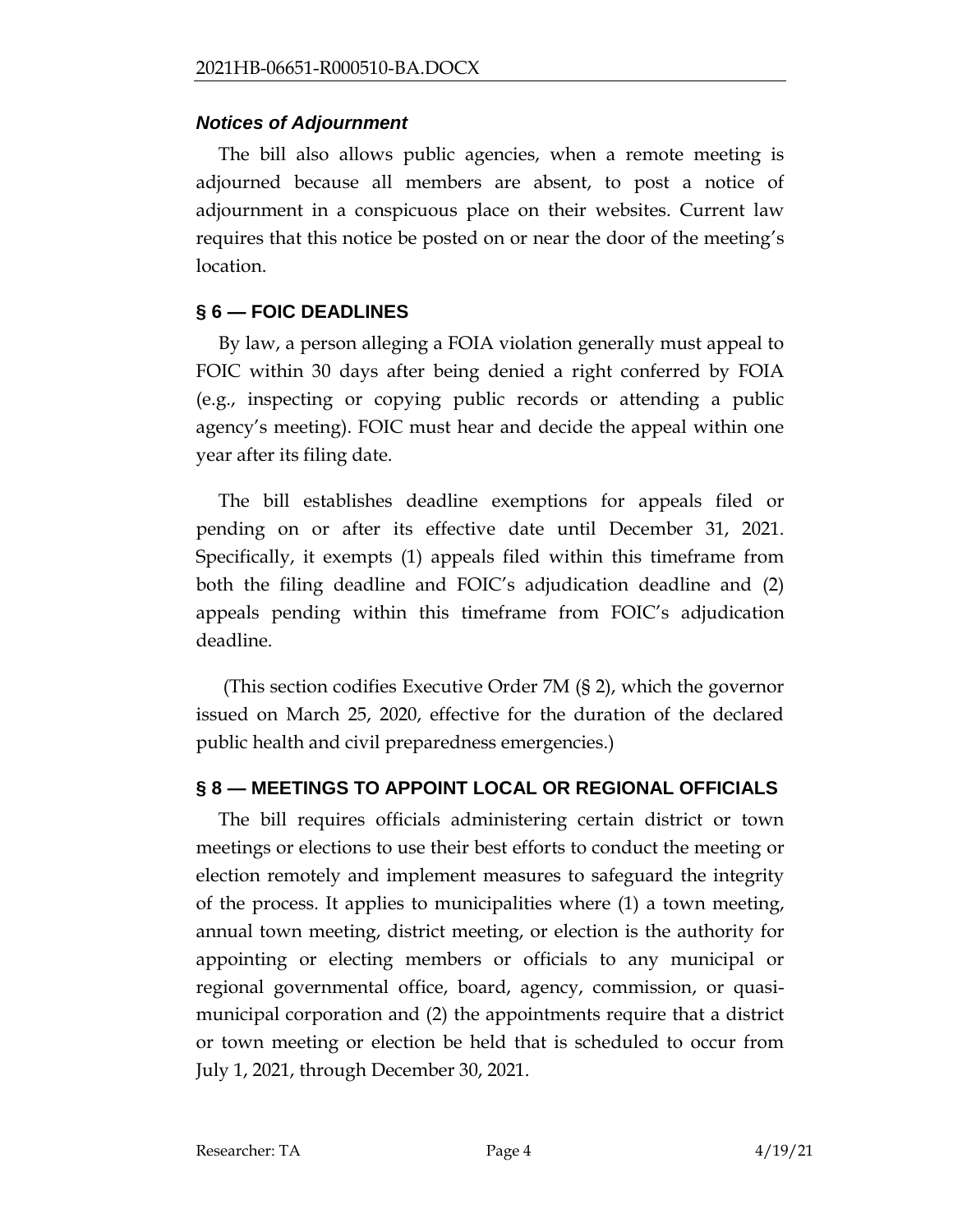Under the bill, if the officials determine that the meeting or election cannot be conducted safely and accurately by remote means, then they must take all reasonable measures to protect public health (e.g., conduct the meeting or election in a way that significantly reduces the COVID-19 transmission risk).

(This section codifies Executive Order 7OO (§ 1), which the governor issued on May 14, 2020, effective for the duration of the declared public health and civil preparedness emergencies.)

### **§ 9 — REMOTE NOTARIZATION**

Current law does not permit remote notarization in Connecticut. For example, it defines "acknowledgement" as "a notarial act in which a notary public certifies that a signatory…has admitted, in the notary's presence, to having signed a document for its stated purpose" (CGS § 3-94a(1)).

The bill instead allows remote notarizations until December 31, 2021, subject to the following requirements:

- 1. A signatory who is not personally known to the notary must present satisfactory evidence of identification while communicating with the notary and may not transmit it before or after the transaction (evidence of identification includes two specified forms of ID or an affirmation by a person known to both the notary and signatory).
- 2. The electronic device or process must be capable of recording the complete notarial act.
- 3. The notary must retain a recording of the complete notarial act for at least 10 years.
- 4. The signatory must affirmatively represent that he or she is physically present in Connecticut during the transaction.
- 5. The signatory must transmit to the notary, by fax or electronic means, a copy of the signed document on the same date it was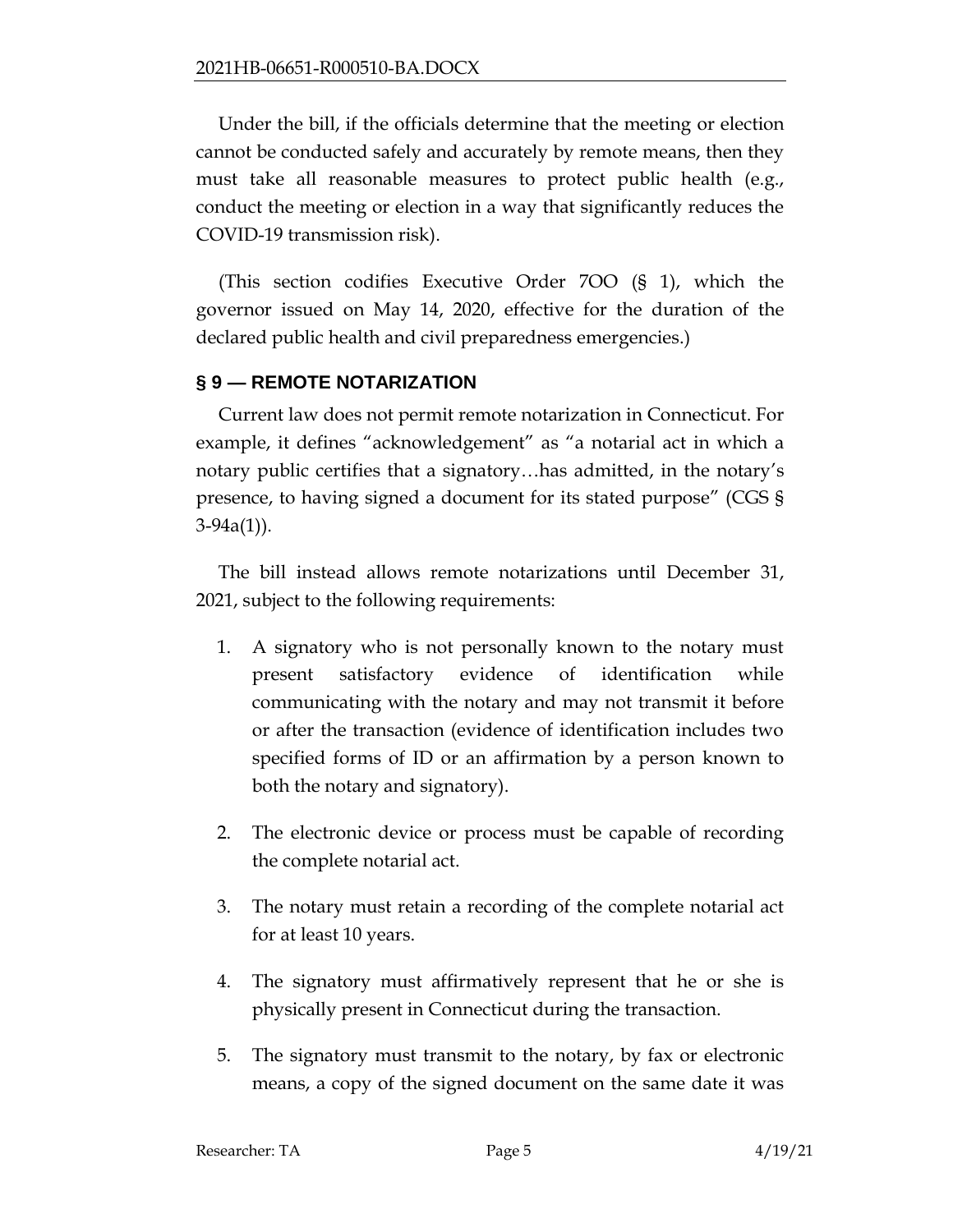executed.

- 6. The notary may notarize the transmitted copy and send it back to the signatory by fax or electronic means.
- 7. The notary may repeat the notarization of the original signed document as of its execution date as long as the notary receives the original signed document, together with the electronically notarized copy, within 30 days after the execution date.

Under the bill, only an attorney in good standing and admitted to practice law in Connecticut may remotely administer a self-proving affidavit to a last will or conduct a real estate closing. The bill suspends all witness requirements for notarizations, except for those concerning a last will. It allows witnessing requirements for a last will to be satisfied remotely, using the communication technology described above, if a Superior Court commissioner (generally, an attorney admitted to the Connecticut bar and in good standing) supervises its completion and certifies his or her supervision.

The bill requires town clerks to accept remotely notarized documents for recording on their town's land records. Remotely notarized documents submitted to the clerks for this purpose must be accompanied by a one-page certification confirming the use of remote notarization.

(This section codifies Executive Order 7Q (§ 3), which the governor issued on March 30, 2020, and subsequently extended for the duration of the declared public health and civil preparedness emergencies.)

#### **BACKGROUND**

#### *Related Bills*

sSB 1074, reported favorably by the Government Administration and Elections (GAE) Committee, is identical to this bill.

sSB 183 (File 441), reported favorably by the GAE Committee, authorizes remote meetings under nearly identical conditions as those in the bill.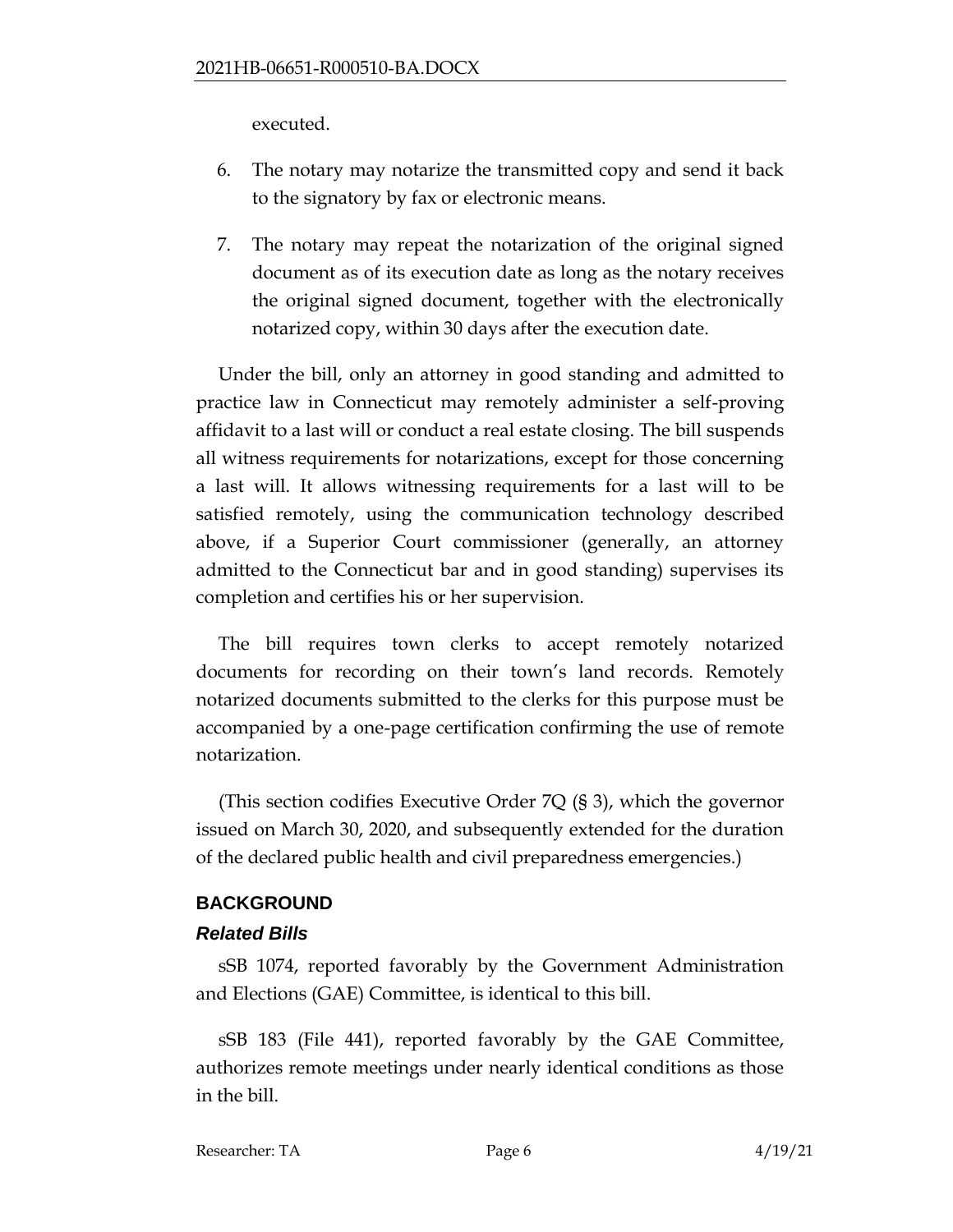sHB 6604 (File 311), reported favorably by the Commerce Committee, allows remote notarization under similar conditions until June 30, 2022.

sHB 6448, reported favorably by the Planning and Development Committee, authorizes remote meetings under similar conditions as those in the bill while also requiring public agencies to make their meetings (including in-person meetings) accessible to the public through electronic equipment.

HB 6641, reported favorably by the Planning and Development Committee, authorizes remote meetings under similar conditions as those in the bill.

## *Telephone Meetings Under FOIA*

Although FOIA currently does not explicitly authorize telephone or other remotely held meetings, its definition of "meeting" includes those held by electronic equipment (CGS § 1-200(2)).

In its only advisory opinion on the subject, FOIC advised that public agencies conducting business over the phone must comply with FOIA's open meeting requirements. According to FOIC, agencies must make sure that the public has "access to the entire proceedings taking place during the course of a meeting."

Specifically, the commission advised that the meeting must comply with at least the following:

- 1. members of the public who want to attend the meeting must be accommodated at a place where the greatest number of participating agency members are located;
- 2. people attending the meeting, including members of the public, must be able to see and inspect copies of any physical or demonstrable materials presented or used; and
- 3. all those attending the meeting, at whatever location, must be able to hear and identify adequately all participants in the